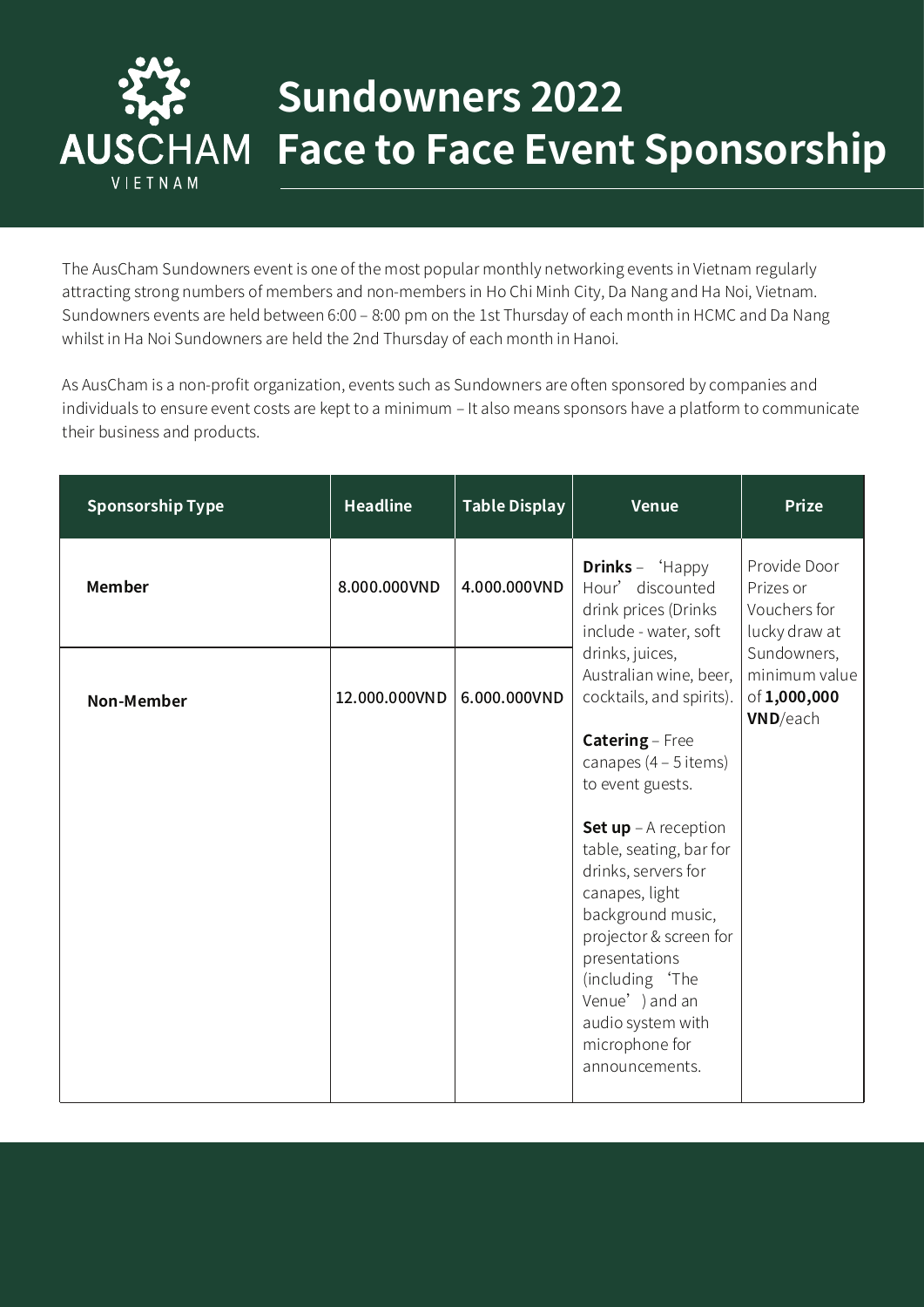| <b>Benefits</b>                                                                                                                        | <b>Headline</b>                         | <b>Table Display</b>                             | <b>Venue</b> | <b>Prize</b>                            |
|----------------------------------------------------------------------------------------------------------------------------------------|-----------------------------------------|--------------------------------------------------|--------------|-----------------------------------------|
| Corporate logo will be given<br>placement on all collateral and<br>featured on the AusCham<br>e-newsletter & website;                  | Yes (Priority)                          | <b>No</b>                                        | Yes          | Yes                                     |
| One (01) complimentary weekly<br>e-newsletter banner(700pxW x<br>480pxH) prior to the event;                                           | Yes                                     | <b>No</b>                                        | Yes          | <b>No</b>                               |
| Weekly e-newsletter updates of<br>the monthly Sundowners event to<br>include the sponsors corporate<br>logo;                           | Yes                                     | <b>No</b>                                        | Yes          | Yes                                     |
| Corporate logo will be displayed<br>on AusCham event banner and<br>standee;                                                            | Yes                                     | <b>No</b>                                        | Yes          | Yes                                     |
| Corporate logo is included in<br>AusCham presentation;                                                                                 | Yes                                     | Yes                                              | Yes          | Yes                                     |
| One (01) company standee<br>(organized by the sponsor) can be<br>displayed at the event;                                               | Yes                                     | Yes                                              | No           | Yes                                     |
| Display brochures or promotional<br>materials (organized by sponsor).                                                                  | Yes<br>(At the event<br>reception desk) | <b>Yes</b><br>(1 table is offered<br>by AusCham) | No           | Yes<br>(At the event<br>reception desk) |
| A PowerPoint display of up to 03<br>slides about the sponsor's<br>company with corporate logo will<br>play on a loop during the event. | Yes                                     | No                                               | No           | No                                      |
| Acknowledgment of the sponsors<br>business and products will be<br>announced during the Sundowners<br>event by the AusCham MC.         | Yes                                     | Yes                                              | Yes          | Yes                                     |